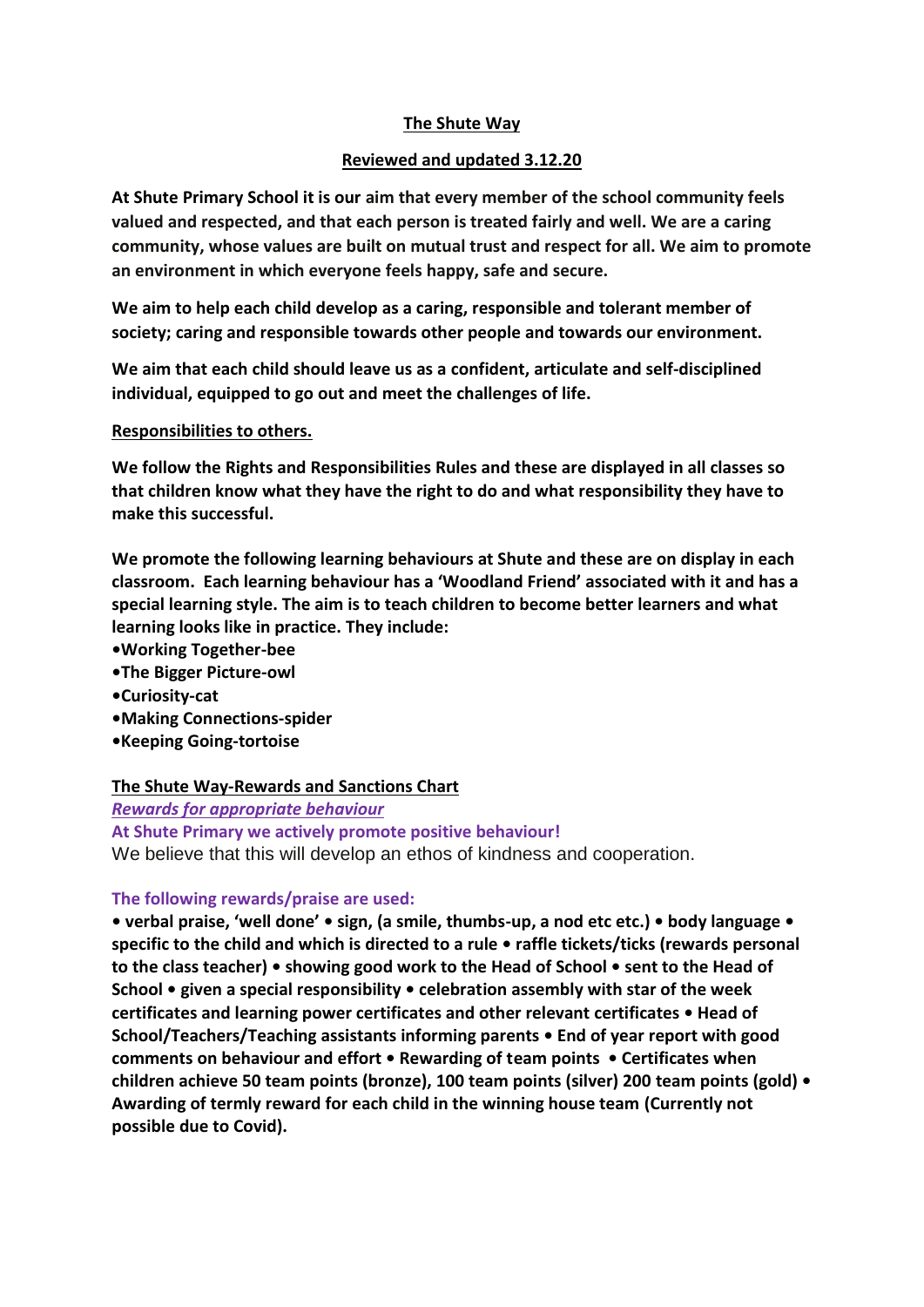### **When inappropriate behaviour is shown the school follows a clear order of sanctions based on the incident.**

# **Graded incidence of behaviour Canadian Conder of Sanctions**

## **(communication) (shaping behaviour/communication) (linked to incident/behaviour)**

| 0                       | Children on task                                 | See arrow chart                                            |
|-------------------------|--------------------------------------------------|------------------------------------------------------------|
| $\mathbf{1}$            | <b>Behaviours including</b>                      | Follow arrow flow chart from beginning                     |
|                         | •Fiddling-deliberate time wasting                | •Positive reminder<br>(Arrows 1-3)                         |
|                         | •Swinging on chair-flicking objects              | •The look                                                  |
|                         | .Not informing teacher when experiencing         | •Verbal warning                                            |
|                         | problems with work-resulting in poor behaviour   | •Stop and wait                                             |
|                         | •Running inside                                  | • Body language                                            |
|                         | •General silliness                               |                                                            |
|                         | .Play fighting-getting someone into trouble      |                                                            |
| $\overline{\mathbf{2}}$ | •Speaking when an adult is speaking-calling out- | Follow arrow flow chart from beginning                     |
|                         | walking around-tapping objects                   | (Arrows 1-5)                                               |
|                         | .Consistently talking when should be working     |                                                            |
|                         | · Making rude noises on purpose-squabbling       | •Positive reminder                                         |
|                         | • Defacing school property-getting someone into  | •The look                                                  |
|                         | trouble                                          | •Verbal warning                                            |
|                         |                                                  | .The internal move if behaviour continues                  |
|                         |                                                  | . The external move if behaviour continues- Loss of 5      |
|                         |                                                  | minutes at break or lunchtime                              |
| 3                       | •Continuous low level disruption                 | Follow arrow flow chart (Arrows 3-6)                       |
|                         | ·Insolence-smirking                              |                                                            |
|                         | .Lack of respect to adults                       | •Verbal warning                                            |
|                         | •Language (not aimed specifically)               | . The external move-Loss of 5 minutes at break or          |
|                         | •Elements of bullying-selective friendships-     | <b>lunchtime</b>                                           |
|                         | deliberate exclusion-name calling-persistent     | • Completion of Behaviour Reflection Sheet                 |
|                         | alienation of specific children                  | .Head of School visit to office/classroom                  |
|                         |                                                  | .Contact with parents- Teacher to speak after school or    |
|                         |                                                  | telephone call if more than two incidents of level 3       |
|                         |                                                  | behaviour                                                  |
| 4                       | <b>Behaviours including</b>                      | Follow arrow flow chart (Arrows 5-6)                       |
|                         | <b>Continuous low level disruption</b>           |                                                            |
|                         | .Refusal to comply (ignoring an adult)           |                                                            |
|                         | •Answering back                                  | . The external move-Loss of 10 minutes at break or         |
|                         | <b>•Spitting</b>                                 | <b>lunchtime</b>                                           |
|                         | •Swearing at another person                      | •Completion of Behaviour Reflection Sheet                  |
|                         | <b>•Fighting</b>                                 | .Head of School visit to office/classroom                  |
|                         | .Repeated malicious name calling                 | .Contact with parents- Teacher to speak after school or    |
|                         | • Passing threatening notes                      | telephone call                                             |
|                         |                                                  | . If more than two incidents at level 4 behaviour Head of  |
|                         |                                                  | School to speak to parents after school or telephone call  |
| 5                       | <b>Behaviours including the following</b>        | Follow arrow flow chart (Arrow 6)                          |
|                         | •Deliberate vandalism                            |                                                            |
|                         | •Stealing                                        | . Head of School contact parents                           |
|                         | •Extreme misbehaviour                            | . Head of School meet with child/parents and class teacher |
|                         | .Verbal or physical abuse or assault             | •Completion of Behaviour Reflection Sheet                  |
|                         | •Persistent and repetitive disruption            | • Exclusion at break and lunchtimes                        |
|                         | •Carrying an offensive weapon                    | • Fixed term exclusions                                    |
|                         | •Racism                                          | •Permanent exclusions                                      |
|                         | . Physical violence-bullying                     |                                                            |
|                         | ·Homophobia                                      |                                                            |